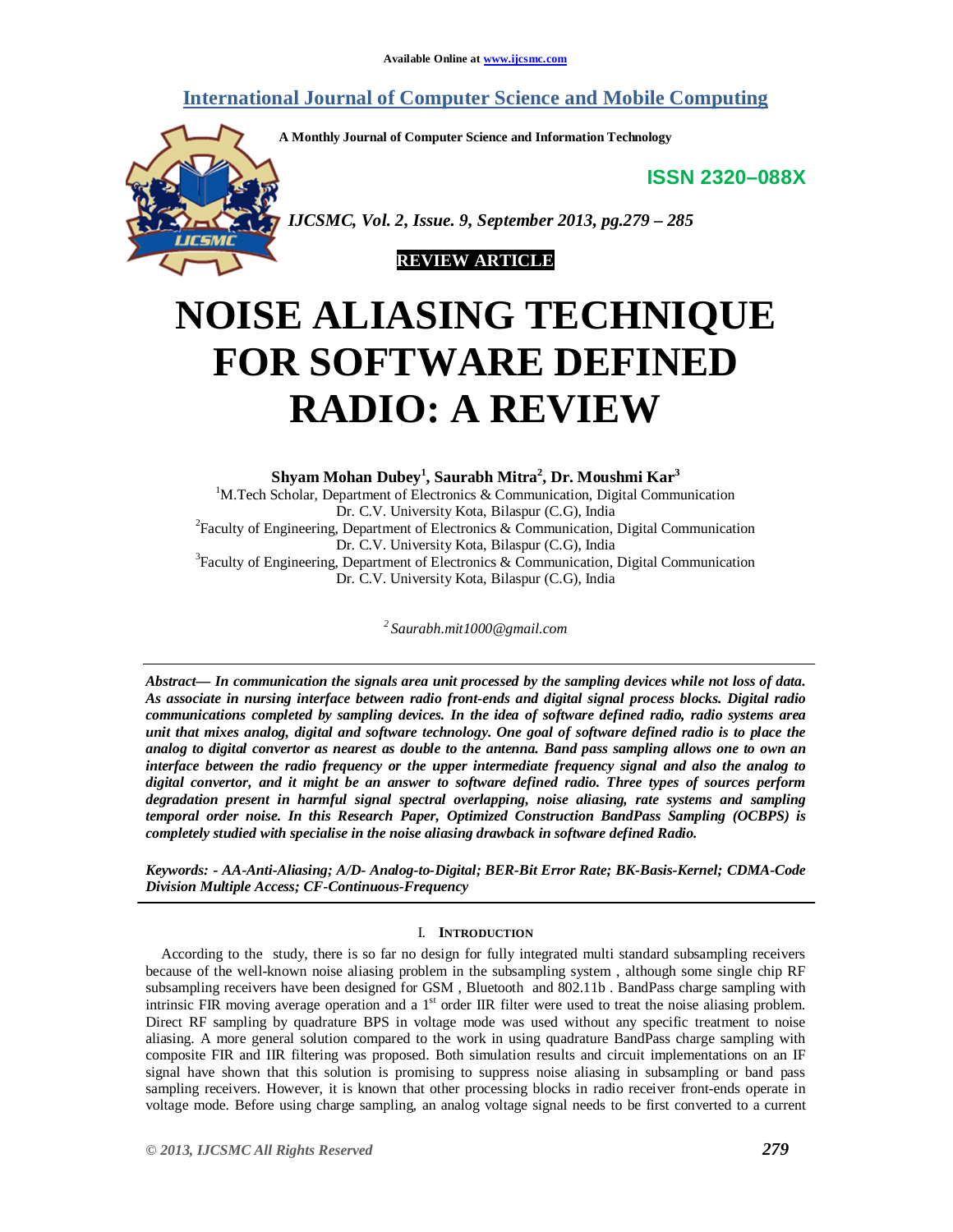signal by a Trans-conductance cell, but it is not necessary for using bandpass voltage sampling and the corresponding front-end receiver architecture is simpler. In this synopsis, bandpass voltage sampling is mainly discussed and also compared with bandpass charge sampling. Three sources of performance degradation in bandpass sampling systems, harmful signal spectral overlapping, noise aliasing and sampling timing jitter, are comprehensively studied. With respect to noise aliasing problem, the theory of generalized BPS in voltage mode is proposed, including the examples of Generalized Quadrature BandPass Sampling (GQBPS) and Generalized Uniform BandPass Sampling (GUBPS). GQBPS and GUBPS perform also FIR filtering that can use either real or complex coefficients besides sampling. The input signal of GQBPS and GUBPS is an RF or a higher IF bandpass signal.

#### **1.1 Conventional Receiver Architectures Superheterodyne Receivers**

The conventional radio receiver architecture, superheterodyne, has existed for almost one century and was proposed by Edwin H. Armstrong in the 1910s. In the literature there is usually no distinction between heterodyne and superheterodyne architectures. To "heterodyne" means to mix two frequencies and produce a beat frequency defined by either the difference or the sum of the two. To "superheterodyne" is only to produce a beat frequency defined by the difference of the two frequencies.

Two stages of down-conversion (dual-IF, IF stands for intermediate frequency) based on the theme of superheterodyne is mostly used in today's RF receivers, see Figure 1.1. This receiver translates the signal to a low frequency band by two stages of down-conversion mixing. If the second IF of a dual-IF receiver is equal to zero, the second down-conversion normally separates the signal to *I* (in-phase) and *Q* (quadrature) components for Single-SideBand (SSB) communication systems or frequency-/phase-modulated signals, and the corresponding demodulation and detection are performed at baseband, see Figure 1.2. This down-conversion is realized by quadrature mixers, which have a 90*±* phase shift between two Local Oscillators (LOs) signals. Any offset from the nominal 90*±* phase shift and amplitude mismatches between *I* and *Q* components will raise the Bit Error Rate (BER). If the second IF is not equal to zero, the receiver becomes a digital-IF receiver. The IF bandpass signal is processed by an A/D converter, and the *I/Q* mismatches can be avoided by signal processing in the digital domain.



Figure 1.1: Conventional dual-IF superheterodyne receiver architecture



Figure 1.2: Superheterodyne receiver architecture with the second IF being equal to zero.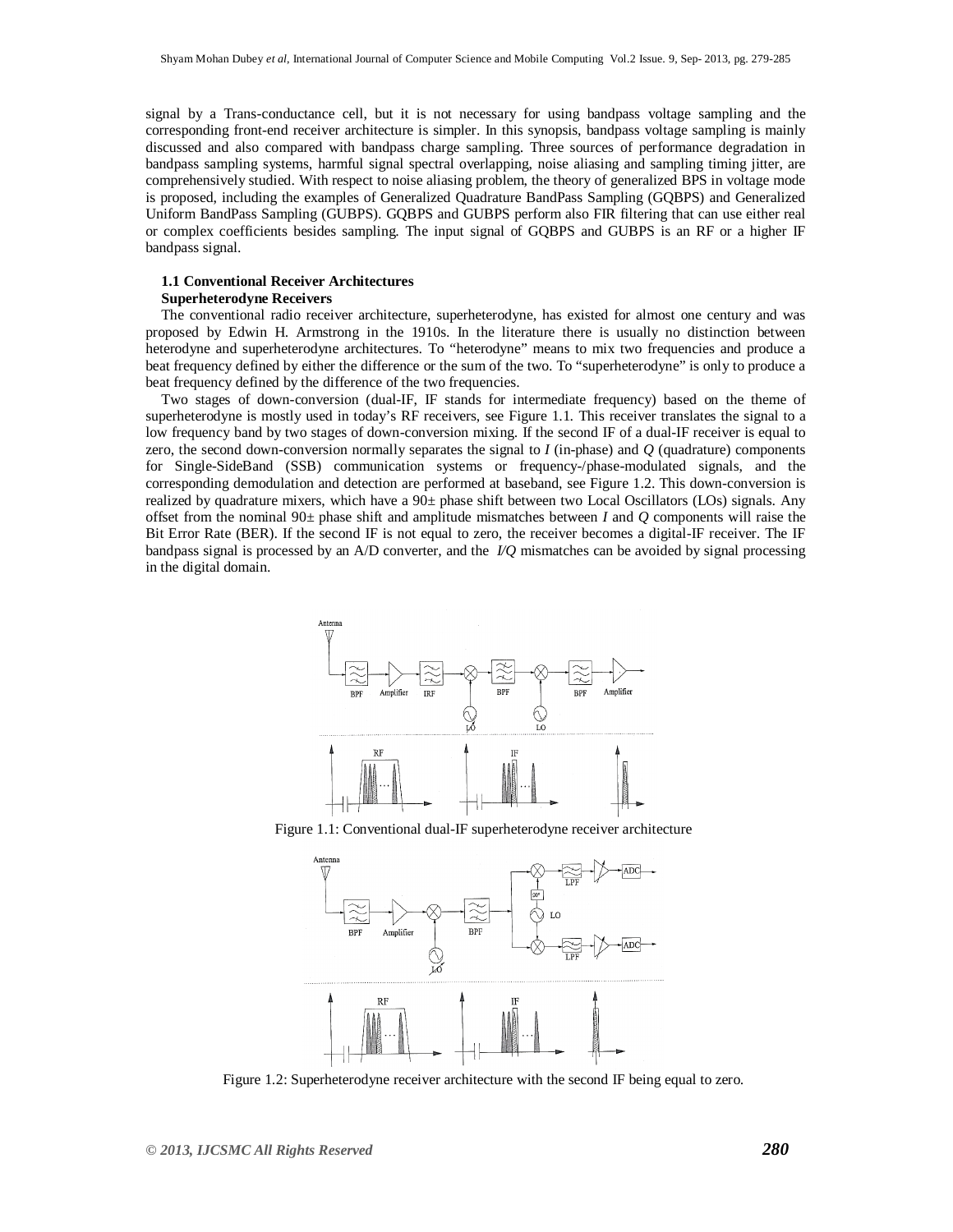The choice of IFs influences the trade-off between the image rejection (or sensitivity) and channel-selection (or selectivity). If the IF is high, the image band appears far away from the information band such that the image can be easily suppressed by an Image Reject Filter (IRF). However, the channel selection filter will require a high *Q*-factor to select a narrow channel at a high IF. On the contrary, if the IF is low, the design of the channel selection filter becomes easier but the image band is so close to the information band that it becomes difficult to achieve proper image suppression by a BandPass Filter (BPF). More than one stage of down-conversion makes the trade-off easily achievable. In a dual-IF superheterodyne receiver, the first IF is selected high enough to efficiently suppress the image, and the second  $\overline{IF}$  is selected low enough to relax the requirement on the channel selection filter. The selectivity and sensitivity of the superheterodyne makes it a dominant candidate in RF receiver architectures. Unfortunately, the high *Q*-factors of the discrete-components in the superheterodyne receiver make it difficult to fully integrate the complete front-end on a single chip.

#### **Homodyne Receivers**

In a homodyne receiver, no IF stage exists between RF and baseband. The input of the A/D converter is located at baseband, see Figure 1.3. The channel selection filter is just a LowPass Filter (LPF) prior to the A/D converter. The homodyne receiver has two advantages compared to the superheterodyne receiver. First, the architecture is simpler. Second, the image problem can be avoided due to zero IF such that no IRF is needed.



Figure 1.3: Homodyne receiver architecture

The homodyne receiver allows a higher level of integration than the superheterodyne receiver as the number of discrete components is reduced. However, this receiver inevitably suffers from the problems of LO leakage and DC-offset. The output of the LO may lead to the signal input port of the mixer or the Low Noise Amplifier (LNA) due to improper isolation. The leaked signal will be mixed with the output of the LO (i.e., the origin of the leaked signal) and produce a DC component at the output of the mixer. This is called self-mixing. LO leakage to the antenna may result in a time-varying DC offset due to self-mixing. The undesired DC component and DC offset will corrupt the information signal that is present in the baseband. *I/Q* mismatches are other associated problems due to the quadrature down-conversion in homodyne receivers. Because the downconverted signal is located at zero frequency, flicker noise or 1*/f* noise of devices will also corrupt the information signal.

#### **IF Receivers**

IF receivers combine the advantage of both superheterodyne and homodyne receivers. The received RF signal is down-converted to IF by an LO, where the IF could be either one or two times the information bandwidth (in low-IF receivers) or arbitrary (in wideband-IF receivers) depending on the system specifications in terms of sensitivity and selectivity.

#### **Low-IF receivers**

In the low-IF receiver, a low IF stage is present between RF and baseband, and the low IF signal is directly digitized in the A/D converter, see Figure 1.4. This architecture is also simple and promising for a higher level integration. As compared to homodyne receivers, low-IF receivers have no DC-offset problem since the signal after the first down-conversion is not around DC. The IF is very low (one or two times the information bandwidth), and it is hard to reject the image signal in the RF BPF. Both image and wanted signal will be sampled and quantized in the A/D converter. Further frequency down-conversion from the low IF to baseband is realized in the digital domain to avoid problems such as *I/Q* mismatches in the analog domain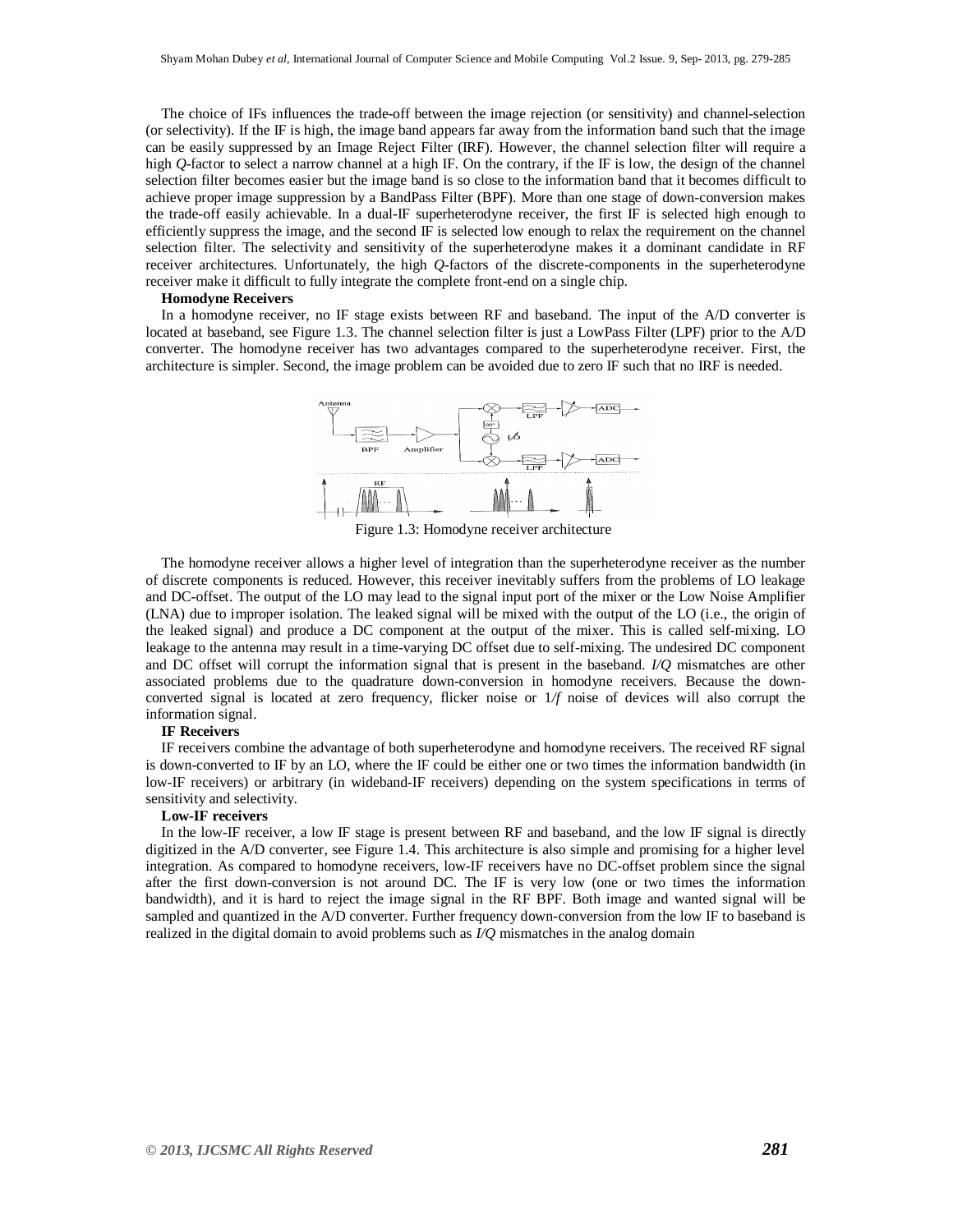

#### II. **RECONSTRUCTION**

Depending on the context, "reconstruction" has different definitions. Image reconstruction is defined in imaging technology wherein data is gathered through methods such as computerized tomography-scan (CT-scan) and magnetic resonance imaging (MRI), and then reconstructed into viewable images. In analog signal processing, reconstruction mostly means that a CT signal is obtained from the DT data by an interpolation filter or some other filtering processes. Although modern data processing always use a DT version of the original signal, obtained by a certain sampling pattern on a discrete set, reconstruction to a continuous version of sampled data is also needed for some specific applications. In Hi-Fi applications such as digital audio, to maintain high quality in the resulting reconstructed analog signal, a very high quality analog reconstruction filter (postfilter) is required. Reconstruction from one discrete set to another is also useful in the nonfractional sampling rate alternation in digital signal processing. Additionally, in radio receiver front-ends, if the output of the sampling process is not uniformly distributed, a reconstruction process is needed to reconstruct the nonuniform samples to uniform distributed samples prior to the quantizer. According to Shannon's sampling theorem , a band-limited signal can be exactly reconstructed from its samples by US. The perfect reconstruction formula derived by Whittaker for critical uniform sampling is given by

$$
x(t) = \sum_{n = -\infty}^{\infty} x(nT_s)\text{sinc}[2B(t - nT_s)],
$$
\n(2.1)

where  $x(nT_s)$  represents samples at the series of equidistant sample instants,  $Ts = 1/(2B)$ , and sinc(*x*) =  $sin(\frac{1}{x})(\frac{1}{x})$ . The reconstruction of the input signal is realized by a convolution summation of uniform distributed samples  $x(nTs)$  with a sinc function equivalent to ideal low-pass filtering. In practice, then feeding it into an LPF or other RAs. The reconstruction discussed in the thesis is only realized by a certain RA without any enhancement from the zero-order holding. For NUS, even if there is a large number of samples, only few of them possess a uniform distribution property with respect to the average sampling rate. The expansion of *X*(*f*) does not consist of periodic replicas of the fundamental spectrum. Consequently, the signal cannot be determined uniquely by the samples with only

a lowpass filter. Based on the Fourier series expansion, *X*(*f*) can be generally expanded as *X*(*f*) = *−j*2*¼fts*(*n*)*,* (2.2)

where  $ts(n)$  is the set of sampling instants either uniformly or nonuniformly distributed. Using inverse Fourier transform, we obtain the general reconstruction formula:

$$
X(f) = \sum_{n=-\infty} c_n e^{-j2\pi ft_s(n)},
$$
\n
$$
x(t) = \int_{-B}^{B} \left( \sum_{n=-\infty}^{\infty} c_n e^{-j2\pi ft_s(n)} \right) e^{j2\pi ft} df
$$
\n
$$
= 2B \sum_{n=-\infty}^{\infty} c_n \text{sinc}[2B(t - t_s(n))].
$$
\n(2.3)

For US  $ts(n) = nTs$ ,  $cn = x(nTs)/2B$ . However, for NUS, since  $ts(n) = tn$  and  $cn \leq x(tn)/2B$  except when  $tn =$ *nTs*, the reconstruction formula of eq. (2.21) cannot directly represent the original signal *x*(*t*) unless *cn* is determined. RAs are expected to accurately predict the original signal  $x(t)$  from the nonuniform samples  $x(tn)$ .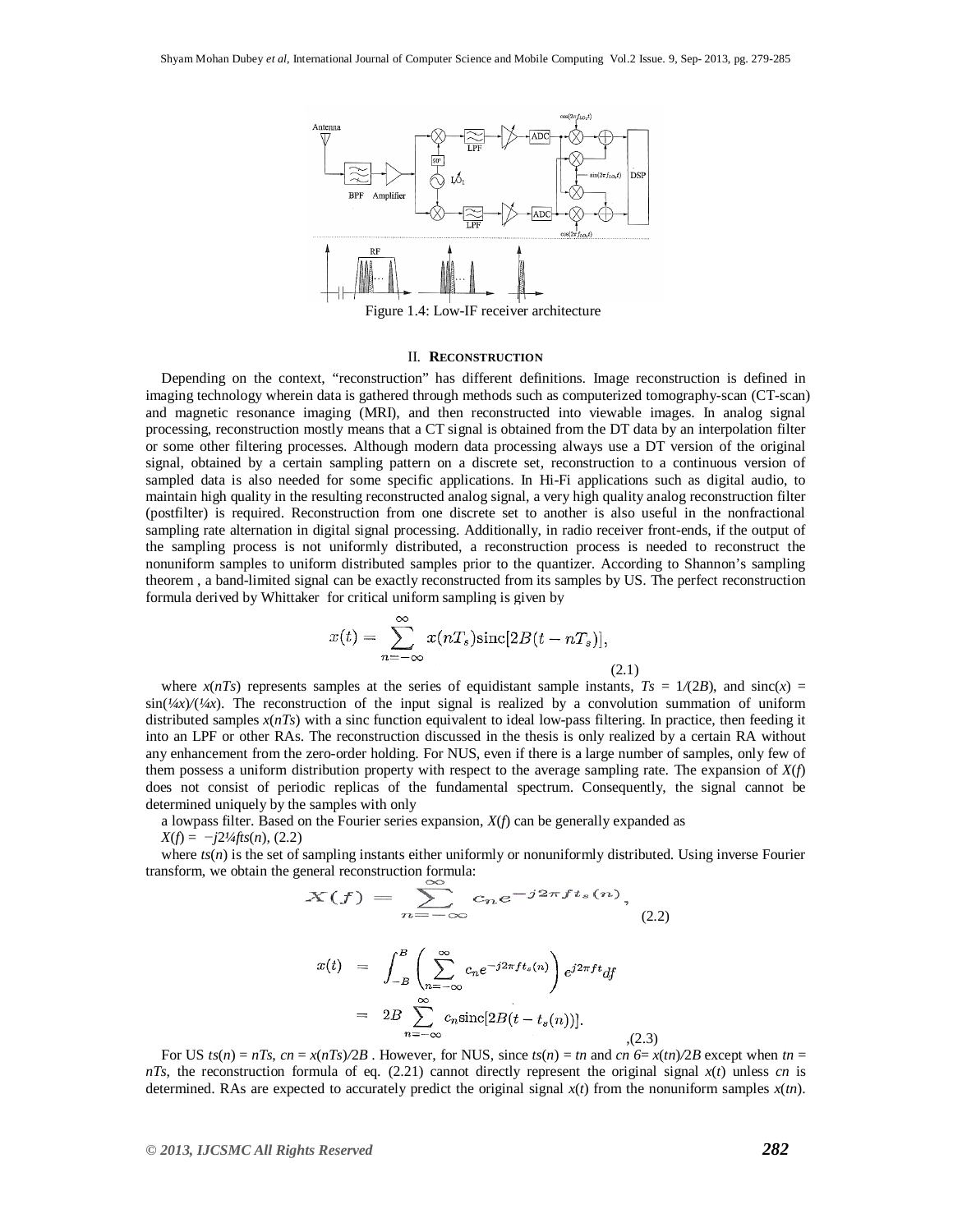In biomedical image processing, CT-scan and MRI frequently use the NUS pattern in the frequency domain. Four sampling patterns are shown in Figure 2.1.



Figure 2.1: Sampling patterns of nonuniform sampling . (*Top-left*): Polar sampling grid; (*Top-right*): Spiral sampling grid; (*Bottom-left*): variable-density nonuniform sampling grid; (*Bottom-right*): general nonuniform sampling grid.

The sampled data of CT-scan and MRI are measured in the Fourier frequency domain. The RA is needed to derive the Cartesian US grid from the acquired data prior to the inverse Fourier transform operation. Inspired by the



applications in biomedical image processing, some RAs extensively used in image reconstructions are proposed for the applications of radio communications. However, the reconstruction process in radio communications is different from that in biomedical image processing. In radio communications, both sampling and reconstruction are in the time domain while they are in the frequency domain in image processing. Additionally, in radio communications, the RA can be used to reconstruct a set of unknown data at a regular time set from the NUS sequence. Then the reconstructed result can be directly fed into the following digital signal processing block (e.g., A/D converter). It is also possible to convert the samples by NUS to a CT signal when an analog signal is needed (e.g., in Hi-Fi) in the processing steam, which is different from the reconstruction in image processing.

The first part of this thesis reviews and compares different radio receiver architectures for conventional and subsampling receivers, single standard and multi standard receivers. The motivation of the thesis is to investigate novel receiver architecture for Software Defined Radio (SDR). Under the concept of SDR, subsampling receivers in BandPass Sampling (BPS) technique becomes more and more attractive. After that, sampling is discussed, including Uniform Sampling (US) and Non Uniform Sampling (NUS), voltage sampling and charge sampling, deterministic sampling and random sampling. A single ideal lowpass filter based on Shannon's sampling theorem is not good enough to reconstruct the signal from the samples by NUS. A general reconstruction formula in terms of a basis-kernel is proposed and nine reconstruction algorithms (RAs) starting from the formula are evaluated and compared especially for deterministic NUS in terms of reconstruction performance and computational complexity. It is investigated that most of these RAs are extensively used in offline image processing, but algorithms based on *interpolation* are also possibly used in on-line radio communications. Reconstruction becomes hard for random sampling, but random sampling may be helpful for signal identification and eliminating the quantization distortions in the following A/D converters. Then the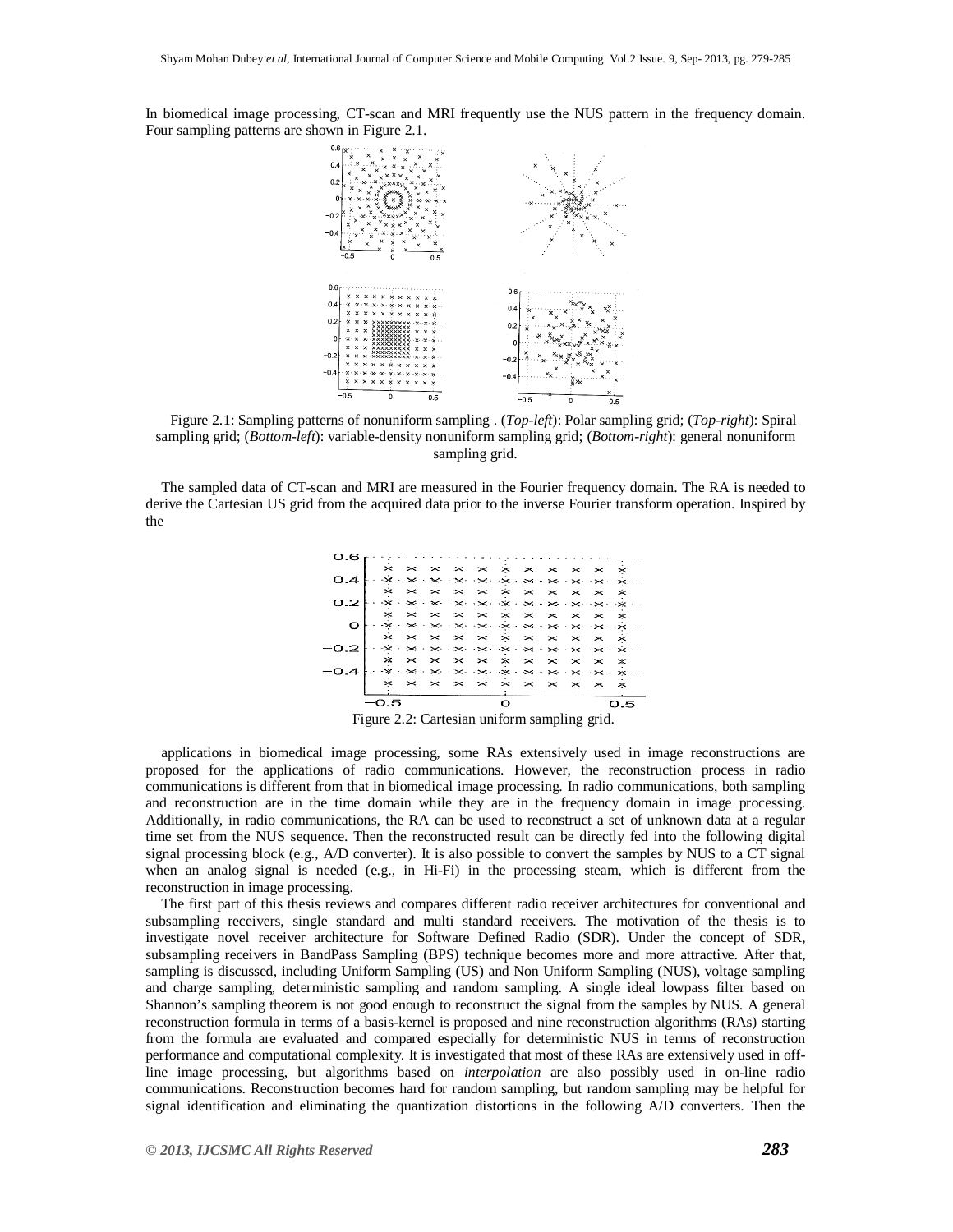classic BPS theory is reviewed from the aspects of sampling rate selection, noise aliasing and jitter. The existing studies on BPS are presented and compared. It is noticed that noise aliasing plays an important role in the BPS applications. Starting from the Papoulis' optimised sampling theorem, optimised bandpass sampling including Optimised Quadrature BandPass Sampling (OQBPS) and Optimised Uniform BandPass Sampling (OUBPS) are invented especially for dealing with the performance degradation due to noise aliasing in BPS systems. It is observed that OQBPS and OUBPS perform intrinsic FIR filtering that uses either real or complex filter coefficients. The theoretical analysis and simulation results show that both OQBPS and OUBPS realize sampling, frequency down-conversion and noise aliasing suppression by well-designed intrinsic FIR filtering. Both noise and jitter performance will be theoretically increased by 3 dB when the length of FIR filtering is doubled. However, OQBPS has always limited noise and jitter performance improvement that is determined by the time resolution of sampling. Additionally, the samples by OQBPS are nonuniformly spaced for most cases. OUBPS has better noise and aliasing performance and is easier to be implemented as compared to OQBPS. In the final part, a optimised bandpass sampling receiver based on the concept of OUBPS is implemented at circuit level by Switched- Capacitor (SC) circuit technique. To obtain a better selectivity at the sampling output, an extra IIR filter combined with a decimation operation is introduced. Bandpass voltage sampling and bandpass charge sampling are two promising candidates for subsampling receivers. In this thesis, these two sampling methods are also analyzed and compared in theory. It is shown that optimised bandpass sampling in voltagemode is more efficient to suppress noise aliasing than bandpass charge sampling with embedded filtering technique. This is determined by the different frequency responses of two sampling techniques. The same noise aliasing suppression may be achieved by lower order FIR filtering in optimised bandpass voltage sampling as compared to bandpass charge sampling. Regarding the problems in real SC circuit implementations, further studies are still needed for the proposed SC circuit architecture of optimised bandpass sampling receiver, e.g. cross-talk among multiple sampling branches, charge injection and clock feed through of switches, parasitic issues in physical level and the trade-off between other performances and power consumption, etc. A final silicon implementation of the proposed SC circuit architecture is expected. Both OQBPS and OUBPS were invented orienting to single-band RF/IF applications. More deep studies on multi-band RF bandpass sampling have come out, and it is of more interest to further investigate OQBPS and OUBPS for multi-band RF applications. It is promising to see multi standard subsampling receivers using the concept of generalize bandpass sampling in the near future.

#### *ACKNOWLEDGEMENT*

With great enthusiasm it may be said that human beings are the greatest creator of scholars to get in search of physical perfection through science and technology advancing in the entire sphear. Every individual owner has specific talent hidden in him cannot be exposed without hard work. As a student of Dr.C.V.Raman University, Kota District -Bilaspur, I consider myself fortunate to prepare a project synopsis like this from the partial experience that I have gained. It is hoped that I would succeed in this attempt **which** would not have been possible without the help of numerous people. I solemnly express my immense pleasure and sincere thanks with my whole hearted sense of gratitude to Department of Digital Communication Dr.C.V.Raman University, which welcomed me with open arms, to study Optimised Bandpass Sampling Receivers for Software Defined Radio . I am highly thankful to our respected Dean Dr.R.P. Dubey Sir to his precious consent and help in completion of my synopsis. I pay my reverence and deep respect to our guide Dr.Mousami Karjana (PhD) and co-guide Mrs. Padmini Sahu, Lecturer ECE for the continued technical guidance during the fabrication and preparation of the Project. This is a major motivation force for us to complete our project work.

Last but not the least; I am grateful to all other people for their direct and indirect assistance toward, this project.

#### **REFERENCES**

- [1] M. Barnsley, Fractals Everywhere, Academic Press, Boston, 1993.
- [2] Numerical computing with MATLAB by Cleve B. Molar.
- [3] D. C. Hanselman and B. Littlefield, Mastering MATLAB 6, A Compre-hensive Tutorial and Reference, Prentice Hall, Upper Saddle River, NJ, 2000.
- [4] D. J. Higham and N. J. Higham, MATLAB Guide, SIAM, Philadelphia, 2000.
- [5] MATLAB demystified By David McMahon
- [6] N. J. Higham, Accuracy and Stability of Numerical Algorithms, SIAM, Philadelphia, 2002.
- [7] Balane, Maycen M., Communications 1 / BSECE 41A1 June 29, 2011.
- [8] Chi-Yuan Chen, Fan-Hsun Tseng, Kai-Di Chang, Han-Chieh Chao and Jiann-Liang Chen, Reconfigurable Software Defined Radio and Its Applications, Journal of Science and Engineering, Tamkang, Vol. 13, No. 1, pp. 29\_38, 2010 .